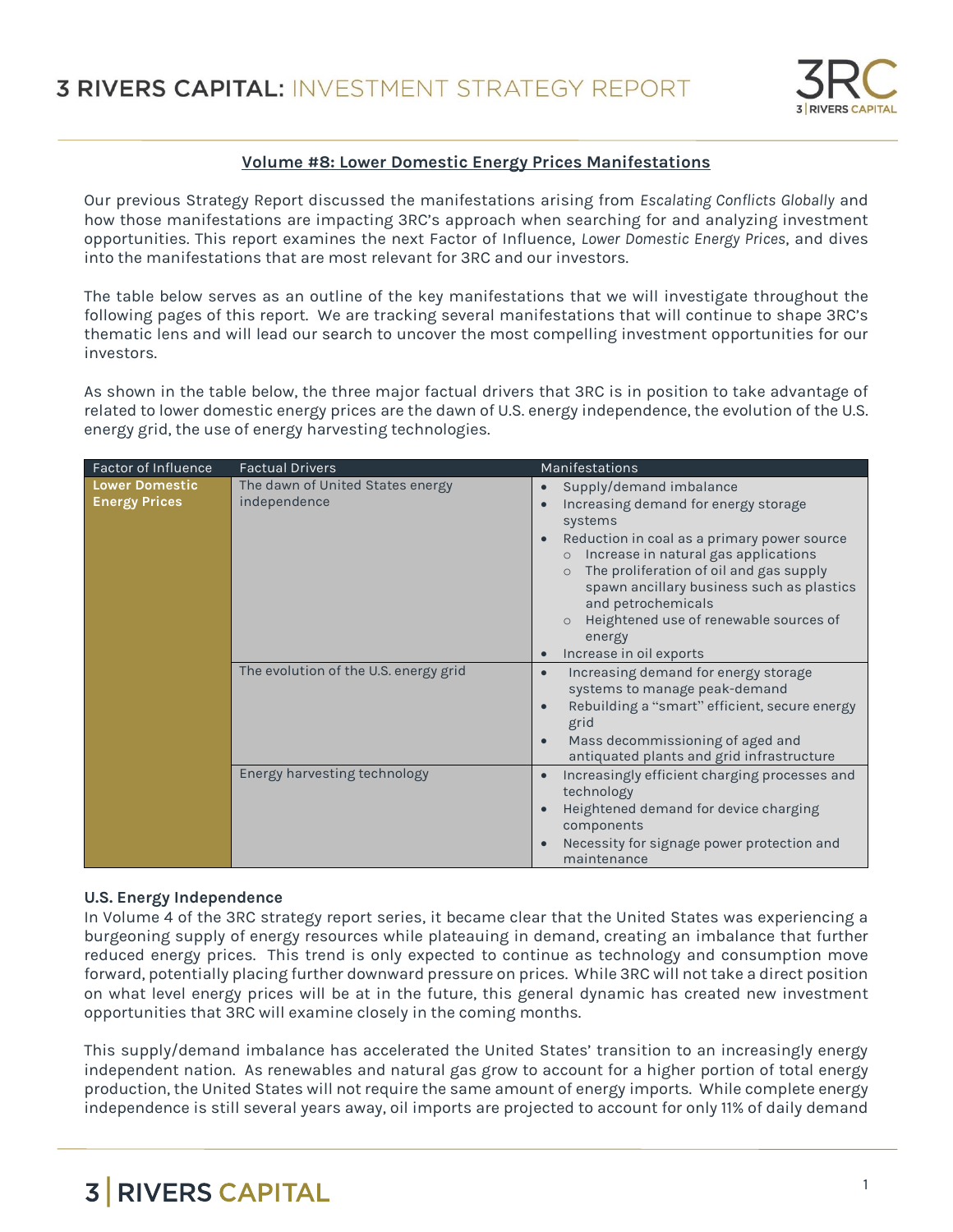

in 2020 – a shocking difference when compared to the 65% of demand oil imports accounted for in 2005.<sup>1</sup> Columbia University professor, Jason Bordoff, noted how drastic this change is, stating that "the U.S. will be a much smaller importer of oil in the future than anybody thought was possible a decade ago."<sup>2</sup>



As this transition to energy independence continues, energy imports will steadily decline. Oil has already experienced a portion of this reduction, as exports doubled from 2016 to 2017 and reached one million barrels/day. 4 While this is still small relative to the global supply (currently U.S. exports account for only 1% of global volume), it represents a noticeable shift toward a net export nation.

There has also been a push to increase natural gas exports with the goal of reducing European dependence on Russian oil. When the current administration visited Poland in early July, they highlighted the importance of the first natural gas purchase by a state-owned Polish company.<sup>5</sup> Regardless of the potential implications and magnitude of these relationships, 3RC will place a heightened emphasis on the fuel transportation sector.

The reduction in energy imports has manifested itself by creating an opportunity within the storage marketplace, as producing and storing energy domestically has become more cost-effective than importing. Interestingly, this is a sector where 3RC has already explored through the purchase of PAT Tank. Applications of storage have expanded in recent years, opening up new end markets for investigation. Previously, energy storage solutions and energy prices were out of range for many potential end markets for storage solutions, though reduced prices have recently brought the opportunity within reach for many firms. A report by McKinsey & Co. showed that areas where storage is needed goes far beyond grid operators and power providers, but also extends to energy service companies and businesses that have strong relationships with potential customers.<sup>6</sup>

Energy storage has not yet shown strong signs of decreasing in the near future. Within the United States, crude oil stockpiles have been hovering near 500 million barrels, though there still could be upside for storage options.<sup>7</sup> Moreover, as supply continues to outpace demand, domestic storage solutions will grow increasingly popular and valuable.

Demand has also grown for energy storage via batteries, and several technological advancements have developed as a result. By 2021, approximately 1,800 megawatts of new storage will be added to the United States, the majority of which will come in the form of lithium-ion batteries.<sup>8</sup> The two major applications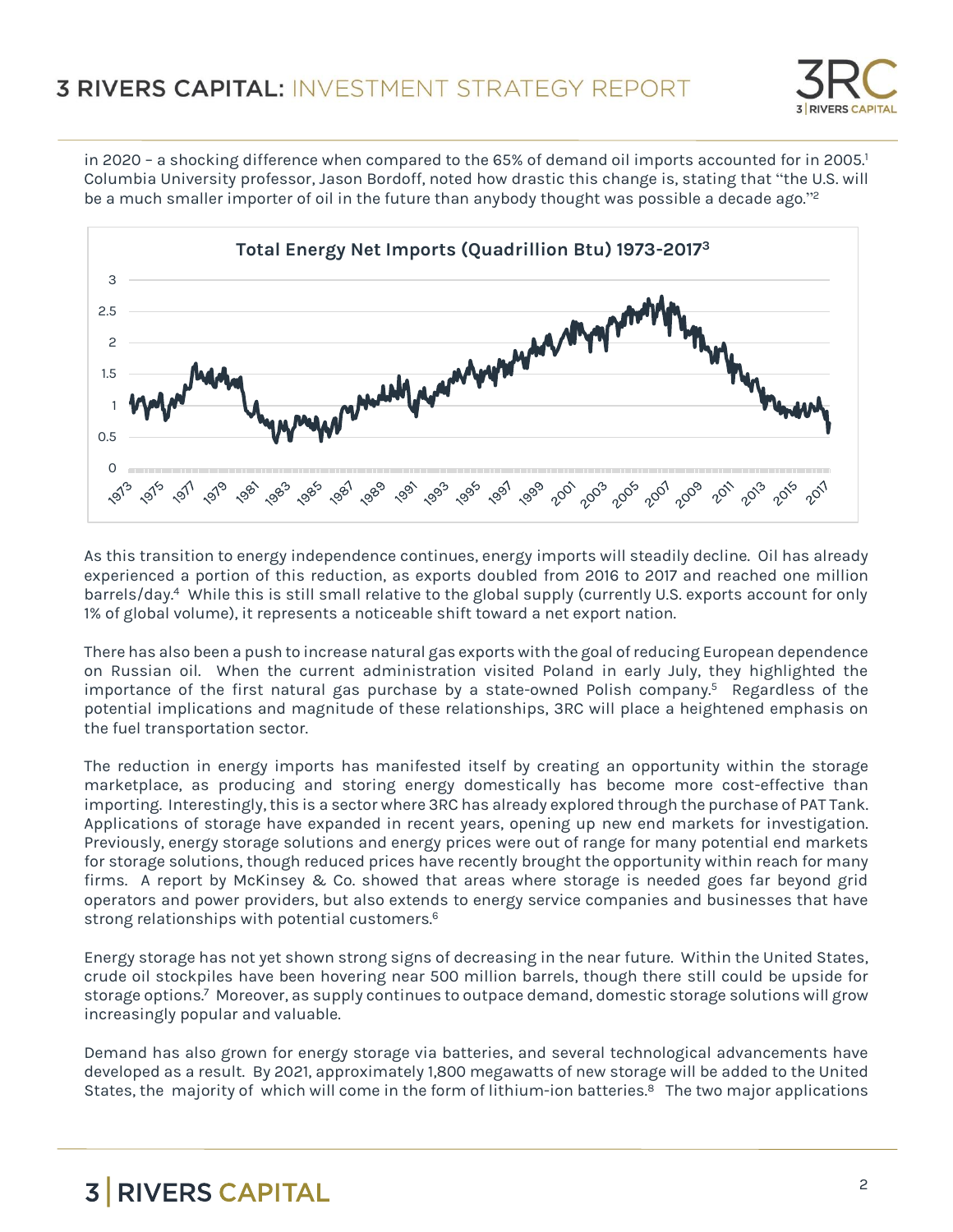

of the new supply are for utilities and individuals, both of which will be discussed more in depth later in this report.

The increased use of energy storage solutions has also buoyed the tangential energy storage management industry. Back up supply, network management, time shifting, and energy arbitrage are examples of subverticals that will be utilized in tandem with energy storage.<sup>9</sup> These areas will be emphasized as 3RC moves forward into investigating potential investment opportunities.

### **Changing Energy Sourcess**

The energy source that is being hit the hardest as the U.S. transitions into a more energy independent nation is coal. Globally, coal consumption dropped 1.7% in 2016 despite the fact that from 2005-2015 it had increased by an average of 1.9% annually.<sup>10</sup> This trend was also illustrated within the United States, as coal accounted for 39% of electricity generation in 2014 but only 34% in 2015.<sup>11</sup> Projections show how this trend will continue, eventually accounting for less than 15% of U.S. energy production by 2040.



This shift has also been enacted by energy companies as well. DTE Energy, an electric services company, plans to disconnect three coal plants between 2020 and 2030 and will completely eliminate coal plants by 2040.<sup>13</sup> Instead, DTE plans to use a combination of 40% gas, 30% wind, 20% nuclear, and 10% solar for their energy sources.

Natural gas has seen a sharp increase in use and is projected to grow steadily in the near future as an alternate energy source to coal. Demand, however, won't necessarily be concentrated solely within the United States. Over the next five years, global natural gas usage is expected to increase by 1.6% annually, with developing nations driving the majority of new demand.<sup>14</sup>

The United States is already the largest producer of natural gas and growth will continue at 3% annually through 2022, accounting for over 20% of world production by that time. With production concentrated in the United States and demand growing from developing nations, exports of natural gas will increase. Of the total increase in production of natural gas from the United States through 2022, over 50% is expected to be exported to other nations.

The end market uses of natural gas are also shifting as technological advances in certain areas are limiting the value of natural gas. Chemical and fertilizer production, along with other industrial applications, will account for a large portion of overall natural gas growth.<sup>15</sup> Power generation, on the other hand, will see less of an increase as renewables become more economically viable and the transition from coal to gas slows.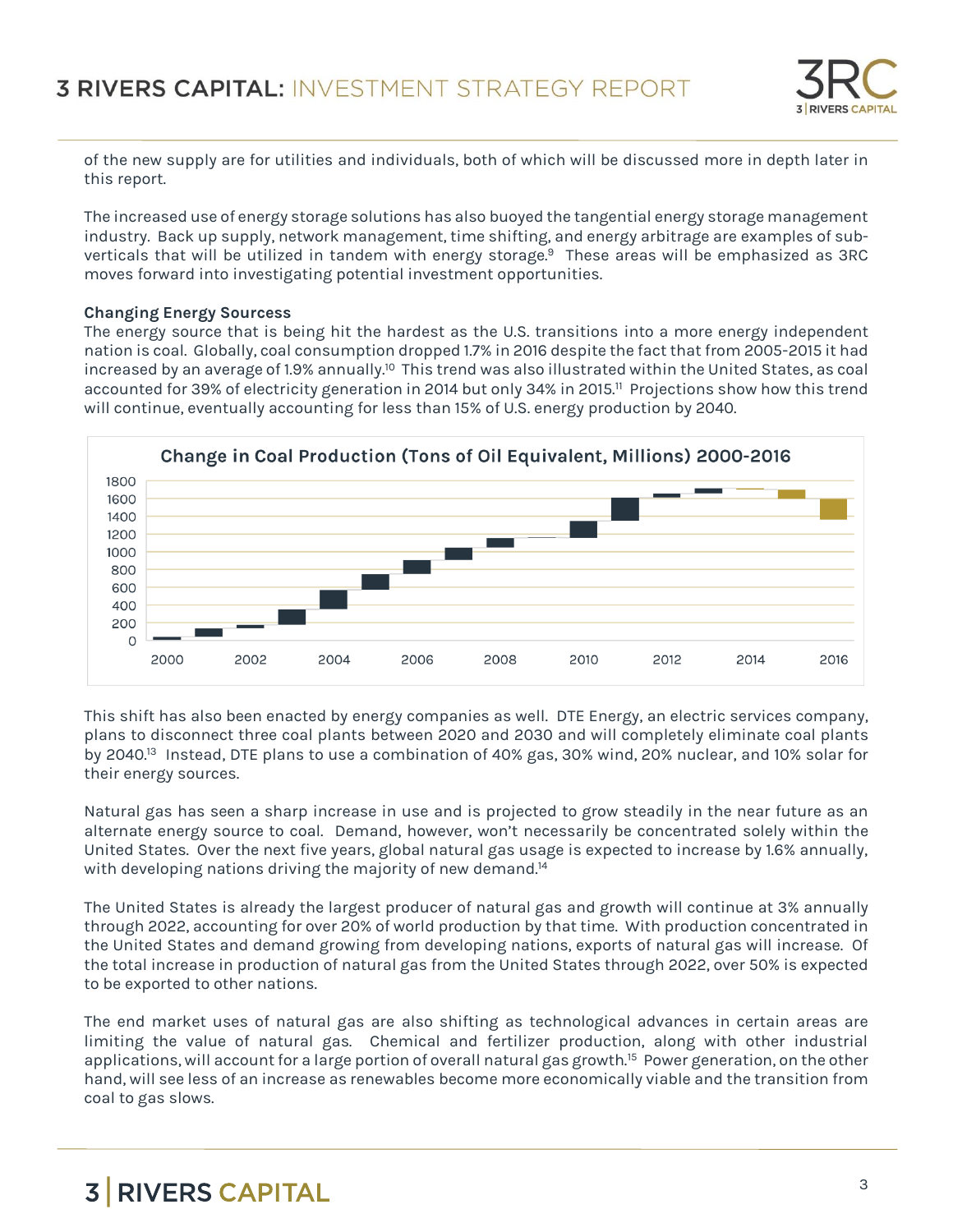

The increase in natural gas production has also opened tangential businesses for 3RC to consider. This has hit particularly close to home for 3RC as a new cracker plant is being built directly outside of Pittsburgh, bringing almost 6,000 workers to the region with 600 permanent positions.<sup>16</sup> Moreover, construction of the cracker plant is also expected to bring companies within industry verticals that utilize polyethylene to the region as well, further increasing overall job count. Cracker plants produce one of the most common plastics, so plastics companies are expected to relocate to take advantage of the lower costs in the region. Lance Hummer, executive director of the Keystone Community Education Council, emphasized that the pull for companies will extend beyond Pittsburgh and into Lake Erie, West Virginia, and Ohio.<sup>17</sup> 

Pennsylvania isn't the only state that has been experiencing the increase in cracker plants and tangential industries. An area in South Texas was recently chosen to be the location of the world's largest cracker plant, which is expected to bring over \$50 billion in economic benefits to the state for the first six years following completion and \$22 billion during construction alone. Jobs will also be brought to the region, 11,000 of which will take place during construction and 600 full-time. Moreover, it is important to note that this labor isn't cheap – the average salary of employees at the plant will be approximately \$90,000. The petrochemical market will also take root near the plant, as 1.8 million tons of ethylene will be produced annually as a byproduct which will fuel tangential industries.<sup>18</sup>

3RC is aware of this dynamic and has recognized the uniquely accessible petrochemical market due to the construction of the cracker plant nearby, and 3RC can use their geographical positioning and regional network as an exclusive value-add for potential new portfolio companies. In addition, 3RC will be shifting their investment lens toward companies that provide ancillary services to the energy transportation market supporting these trends.

Renewable energy sources have also grown with coal's decline. Wind energy now accounts for nearly 6% of the electricity for the United States and shows potential for supplying over a third.<sup>19</sup> Wyoming, the state that produces the most coal in the entire United States, is exploring the opportunity to build one of the largest wind farms in the world.<sup>20</sup> The company that aims to build the farm, Goldwind Americas, is even offering a training program to ensure that ex-coal workers are equipped with the technical skills required of their new wind jobs.



### **Map of Wind Projects in the United States<sup>21</sup>**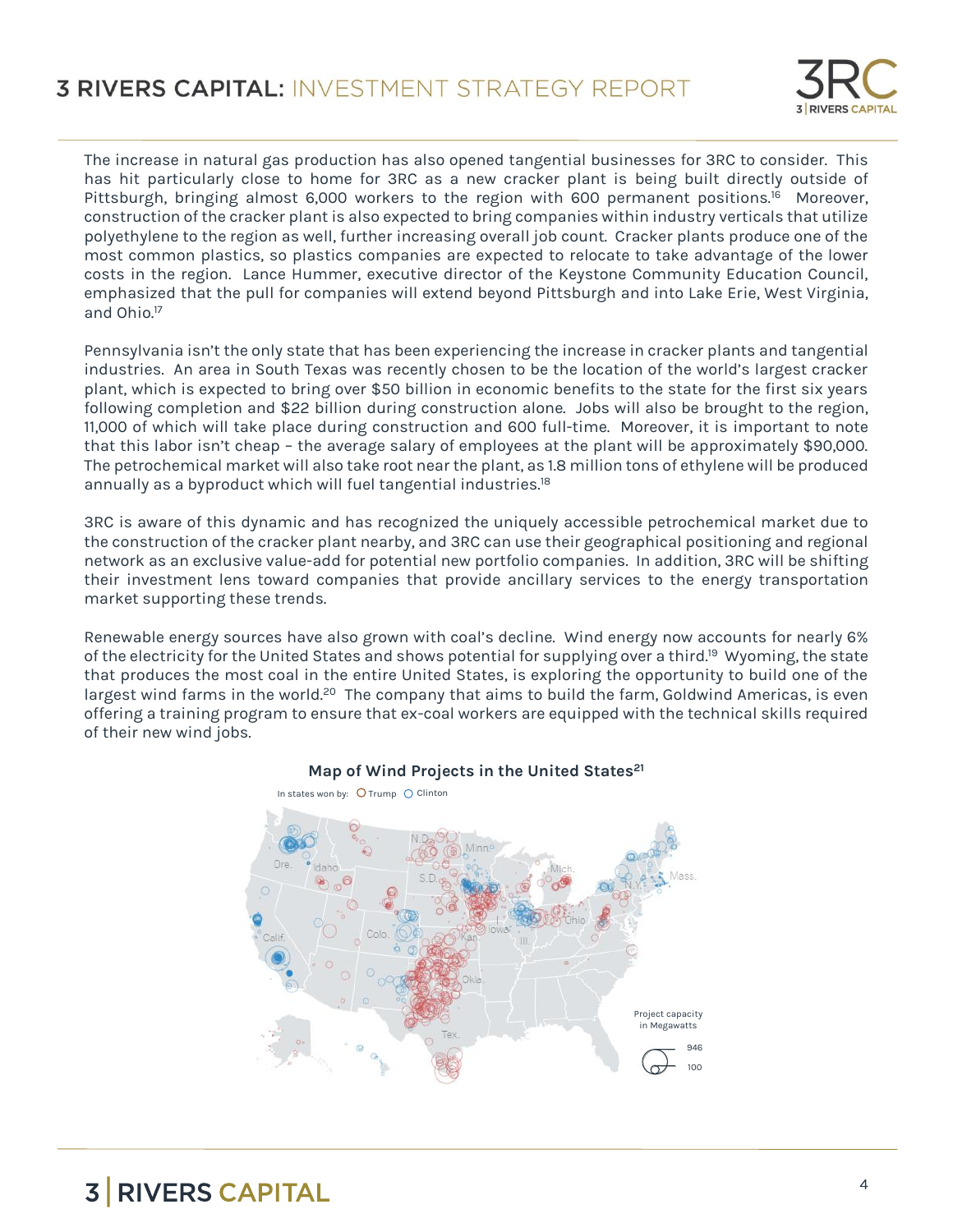

Solar has also experienced a rapid increase, with the amount installed expanding by 95% from 2015 to 2016.<sup>22</sup> In specific cities, such as New York, this increase has been as large as 795% in five years.<sup>23</sup> This trend isn't expected to slow down, as offshore wind and solar costs could fall by 71% and 66% respectively by 2040.<sup>24</sup> For reference, the millionth solar installation was activated in February of 2017, 40 years after the first activated installation. The second millionth is expected to be activated in only two years, showing how rapid the adoption of solar technology will be.<sup>25</sup>

This has propelled the solar energy storage market, which is expected to grow to \$19 billion in 2017 from a meager \$200 million in 2012.<sup>26</sup> Consumers are now more often entertaining the idea of making and using their own power via solar panels, which includes storing power when sunlight isn't present. Advancements in battery technology have enabled this trend, often referred to as partial grid defection, increasing implementation for residential customers who are early adopters. Storage arises again as the key limiting factor for increased adoption of residential solar use, and cheaper, more efficient storage will further disrupt utilities.<sup>27</sup>

The potential applications of solar power have even extended to Trump's border wall concept. During a closed-door meeting in early June, Trump entertained the idea of solar panels covering the border wall which would help pay for the construction and maintenance costs of the wall itself.<sup>28</sup> Implementation of the concept is uncertain, of course, but the discussion and practicality shows the growth of solar power and rising amount of potential uses.

### **Changing Grid Regulations & Technology**

In Volume 4 of the strategy report series, 3RC initially discussed lower domestic energy prices and specifically highlighted the emphasis that will be placed on modernizing grid infrastructure and transitioning from a hub-and-spoke model to a point-to-point model. Improved technology can enhance the capabilities of the grid and protect it from potential shutdowns, though it has not yet been implemented on a large scale. Regulations have served as a catalyst to accelerate the adoption of these key technological improvements and the shift to a point-to-point model.

California provides 3RC with a significant case study in how these changes will be implemented as regulations and cost efficiencies have combined to grow demand for energy storage. In an attempt to meet an ambitious goal of 33% renewable energy by 2020, California has run into voltage and demand issues due to the increasingly large quantity of renewables that are feeding into the grid.<sup>29</sup> From 2010 to 2015, solar grew from 0.3% to 6% of the state's overall power mix and wind has grown from 4.7% to 8.2%, which has increased the urgency and timeline for adoption of a resolution.<sup>30</sup>

Energy storage has arisen as the solution to the demand management problem. This identification prompted a 2010 mandate by the California Public Utilities Commission which directed the three largest utilities in California to use 1,325 MW of storage by 2020. Electric Service Providers (ESPs) and Community Choice Aggregators (CCAs) were also instructed to generate energy storage solutions that are equivalent to 1% of peak annual load.<sup>31</sup> While this may initially appear to be a marginal change, at the current state energy storage only accounts for under 2% of the U.S. peak demand, or 21,000 megawatts.<sup>32</sup>

New grid regulations have even shown signs of quickly going national – New York has even followed suit by announcing \$15.5 million in funding to support adoption of energy storage solutions for the grid.<sup>33</sup> Secretary of Energy Rick Perry ordered a review of the grid in April to analyze the impacts of renewable energy on the grid and other energy sources.<sup>34</sup> In addition, the Department of Energy has studied grids with 30-80% renewable energy and determined that these systems work as consistently and with reduced costs and risks as arrangements with fewer renewables.<sup>35</sup> As the evidence builds for a heightened portion of renewables on the grid, legislators will push forward regulations in tandem.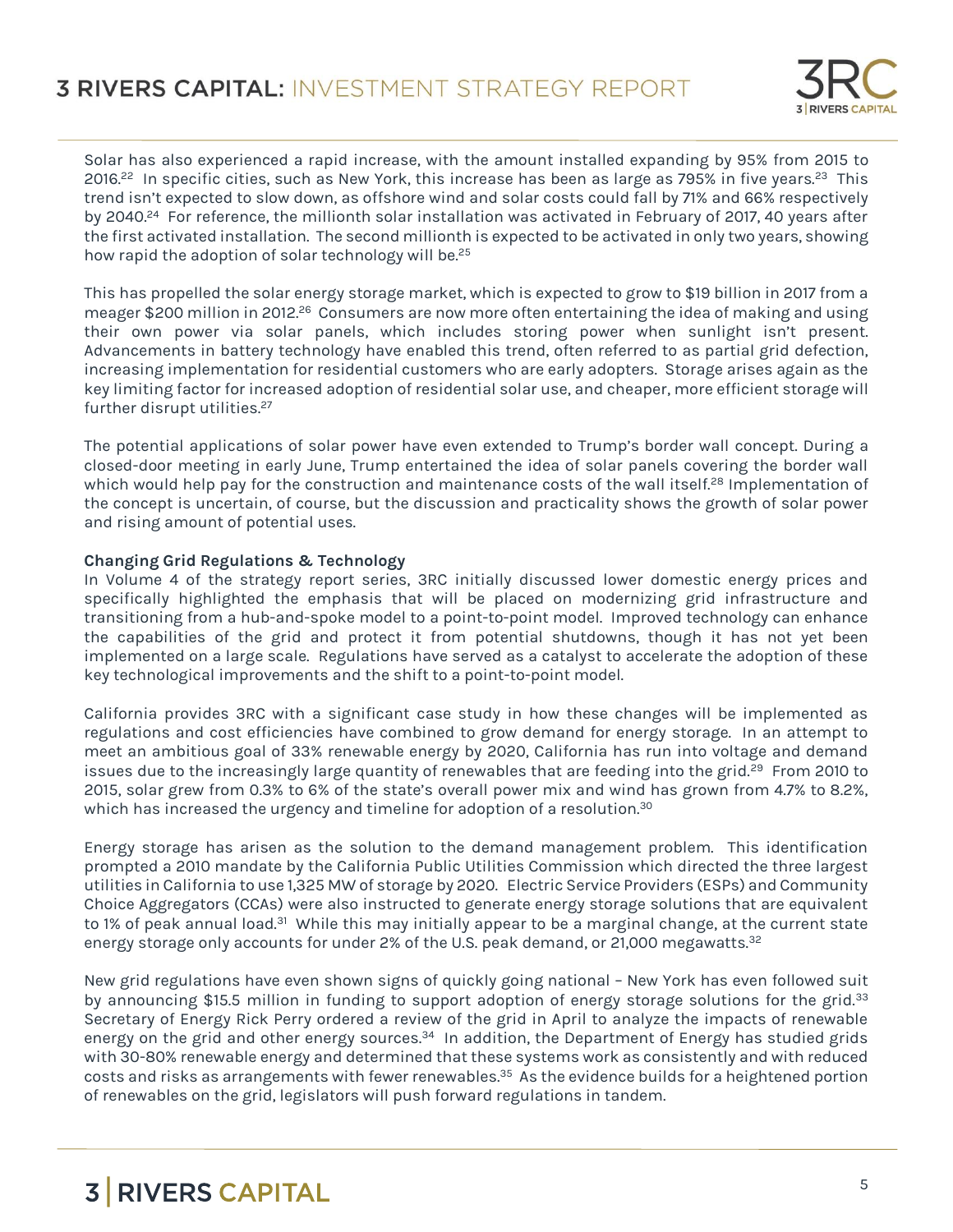

Previously, the default solution for energy storage was pumped hydroelectric storage, which currently accounts for 96% of all storage.<sup>36</sup> These systems store energy, primarily from nuclear power plants, when demand is low and are quickly able to push more power through the grid when demand increases. In cases such as California, however, pumped hydro does not fall within the CPUC's legislation which will double non-pumped hydro energy storage for the entire U.S.<sup>37</sup>

This projected increase in energy storage led the Bloomberg New Energy Finance outlook to predict that costs for batteries used for renewable energy sources will decrease 60% by 2030. Moreover, the general trend of increased energy storage is projected to lead to 10 times as much energy storage attached to the grid by 2020. The decrease in battery costs will reduce the upfront capital expenditure that is required to transform the grid system itself, further accelerating the adoption of and investment in improved grid infrastructure. Citibank analysts noted that the costs for battery storage will have to be within the range of \$150/kWh-\$230/kWh in order to see mass adoption of new battery technology, which is expected by 2030.<sup>38</sup>

3RC is aware of these changes and is probing the energy storage services market for attractive investment opportunities. Security of storage systems is one market that should experience growth resulting from these shifts, as barriers will need to be built around each storage center to reduce the likelihood of accidents shutting down power. The servicing market will also grow which will open up a wide swath of companies for 3RC to consider.

Additionally, as the new grid model is ushered into place, there will be massive decommissioning costs that arise. Nuclear power plants show how large these expenses can grow with the cost of decommissioning a plant being approximately 10-15% of the initial cost of the plant itself.<sup>39</sup> Outside of the cost alone, other challenges can arise that increase the difficulty of the decommissioning process. One company, National Grid, decommissioned a liquefied natural gas storage location in 2013 and had to pay close attention to the project to ensure that environmental harm was reduced.<sup>40</sup> Service companies could potentially arise to facilitate this process, potentially creating an attractive investment opportunity for 3RC.

### **Energy Harvesting Technology**

The potential for electrical generation and efficiency manifests itself in several different industry verticals. Of these verticals, the vehicle efficiency segment has shown some of the most promising initial developments, some of which were mentioned in the previous report. Despite how far off these advances may appear at first glance, implementation thus far highlights the potential impact of the technology.

One company that has particularly capitalized on these advances is Proterra, an electric bus manufacturer. Through the use of an overhead charger, Proterra's busses are capable of recharging in less than ten minutes, eliminating many of the potential issues related to underutilization and downtime of the busses themselves. This was facilitated by reduced battery costs, which have fallen by 80% since 2010.<sup>41</sup> Adoption has been fairly quick, as many cities are looking to improve the efficiency of their public transportation fleets, making companies like Proterra a perfect solution.

An additional manifestation of this technology is that adoption of electric vehicles in general is accelerating, prompting major manufacturers to change their stance when it comes to production of those vehicles. Recently, Volvo announced that in 2019 every vehicle that it produces will have an electric motor.<sup>42</sup> While the majority of vehicles produced are projected to still have some non-electric components, five car lines will be fully electric.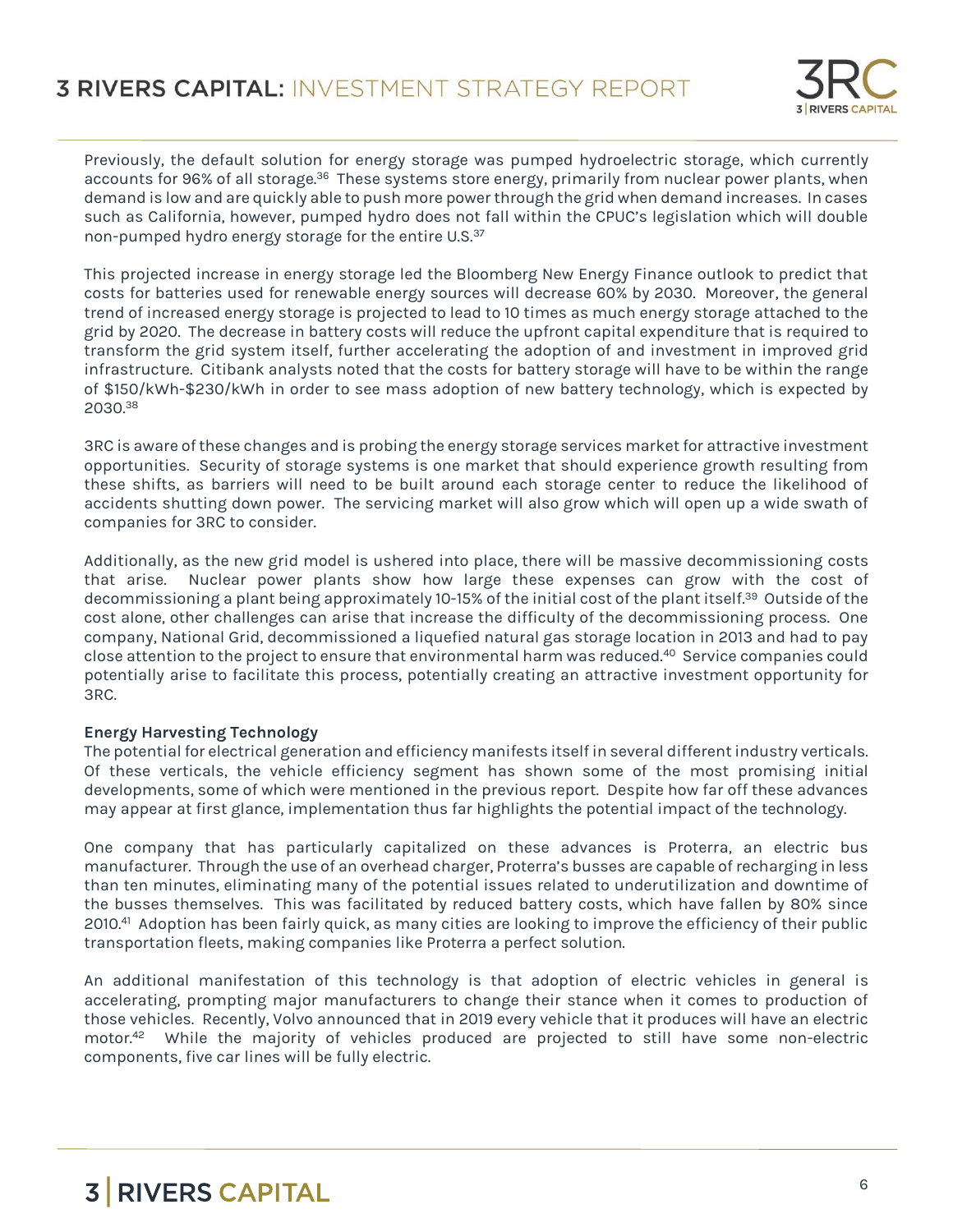

This shift has also been encouraged by government entities as well. The French government recently announced that they were considering a ban of all fossil fuel vehicles by 2040, an action which would definitively change market dynamics within the country.<sup>43</sup> These moves are not isolated to France, however, as the Netherlands and Germany are examining similar options to curb carbon pollution. Norway, a nation in which electric vehicles already account for 37% of their car market, is considering more radical measures to make the transition faster.<sup>44</sup> In 2016, the country announced that they will ban sales of fuelbased cars by 2025.<sup>45</sup>

This, combined with the use of ecommerce, will cause a distinct shift in automotive aftermarket dynamics. The disruption both in parts and the supply chain in general will create areas which will hold attractive investment opportunities for 3RC.

An additional area of interest for 3RC is device charging, which has undergone a shift due to technological innovations. As seen with the Proterra bus example, the efficiency enabled through quick charging has helped encourage municipalities to transition to electric transportation options. Manifestations extend beyond industrial uses, however, and have expanded into devices such as cellphones. Wireless charging pads have offered up a convenient alternative to traditional wire chargers, and have extended to a variety of phone styles and aesthetic designs.

Digital signage is another market that has been burgeoning in recent years, with an approximation showing that \$1.2 billion is being spent on digital signage annually.<sup>46</sup> The signage itself is already quite pervasive in everyday life, with examples including retail P.O.S. displays and restaurant drive-thru menus. Protecting this equipment, then, is a crucial component of maintenance as 45% of computer data loss is a result of power failures and surges.<sup>47</sup> Moreover, power issues are not a minor problem, as the average computer is hit with 4 power-related problems each day - or 120 each month.<sup>48</sup>

Interestingly, the maintenance of these systems does not always fall under the installer or the advertiser, creating a predicament for the owners of the equipment itself. Owners will not want to face a large cost if their equipment is damaged by a power failure, which opens up a new market for power maintenance of these systems. Surge protectors, uninterrupted power supply systems, and critical/emergency infrastructure will be crucial pieces in maintaining these technologies.

3RC has only started to examine the ramifications of lower domestic energy prices and what has been shown so far pushes 3RC to shift their investment lens toward areas that will receive outsized growth. The increase in domestic production has already reduced the quantity of energy that the United States imports, and the sources of energy itself is changing. This, combined with the changing grid and increased regulations, will catapult demand for energy storage solutions to new heights. Finally, the important impacts of energy harvesting on device charging and power solutions will be closely watched. As 3RC moves forward with the Strategy Report series and investment process, a close eye will be kept on the key manifestations of lower domestic energy prices.